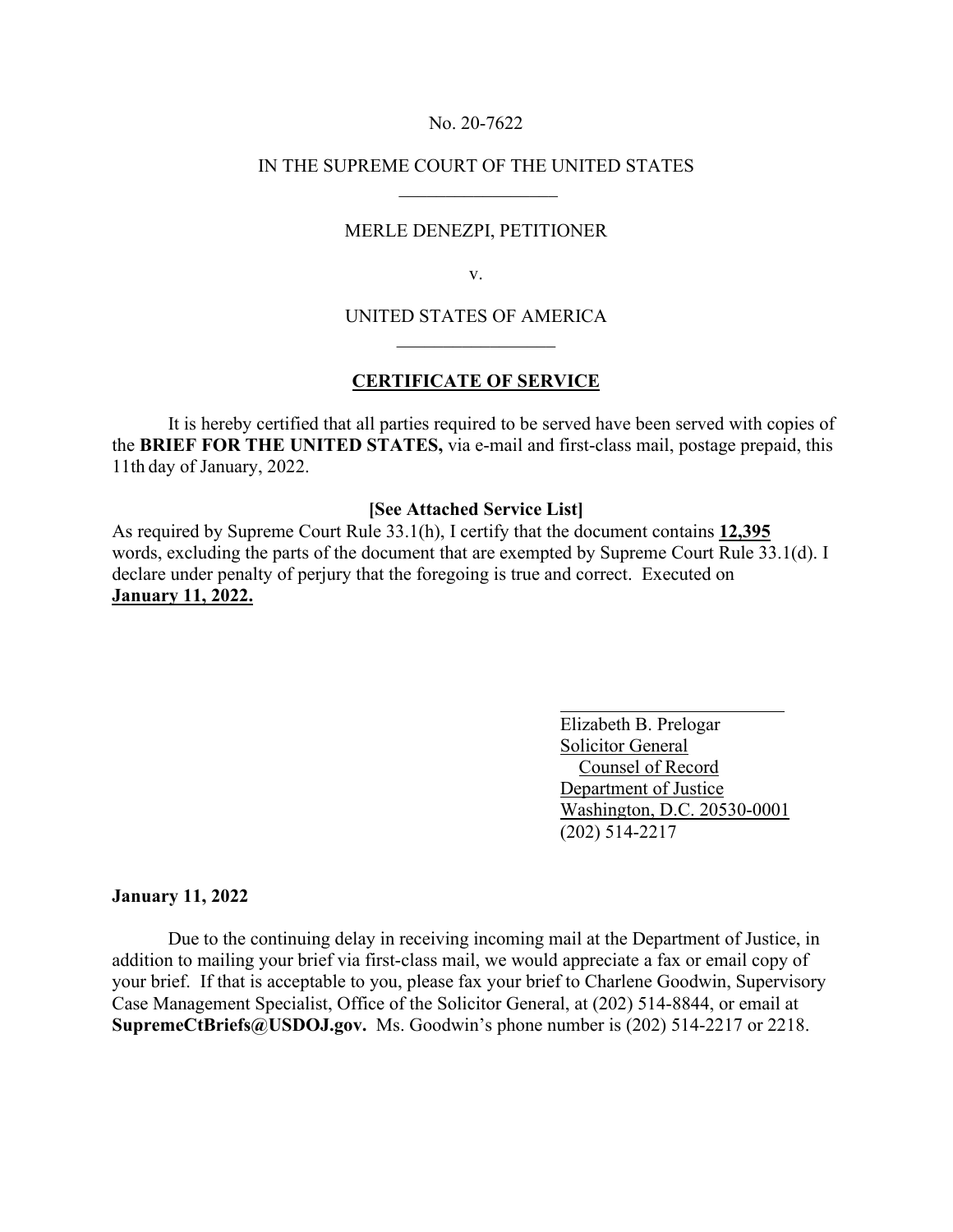20-7622 DENEZPI, MERLE USA

> THERESA M. DUNCAN DUNCAN EARNEST LLC PO BOX 2769 SANTA FE, NM 87504 TERI@DUNCANEARNEST.COM

KEITH JAMES HILZENDEGER ASSISTANT FEDERAL PUBLIC DEFENDER 850 WEST ADAMS STREET SUITE 201 PHOENIX, AZ 85007 602-382-2781 KEITH\_HILZENDEGER@FD.ORG

MICHAEL B. KIMBERLY MCDERMOTT WILL & EMERY LLP 500 NORTH CAPITOL STREET, NW WASHINGTON, DC 20001 202-756-8901 MKIMBERLY@MWE.COM

MARY KATHRYN NAGLE PIPESTEM & NAGLE, P.C 401 S. BOSTON AVE. SUITE 2200 TULSA, OK 74103 MKNAGLE@PIPESTEMLAW.COM